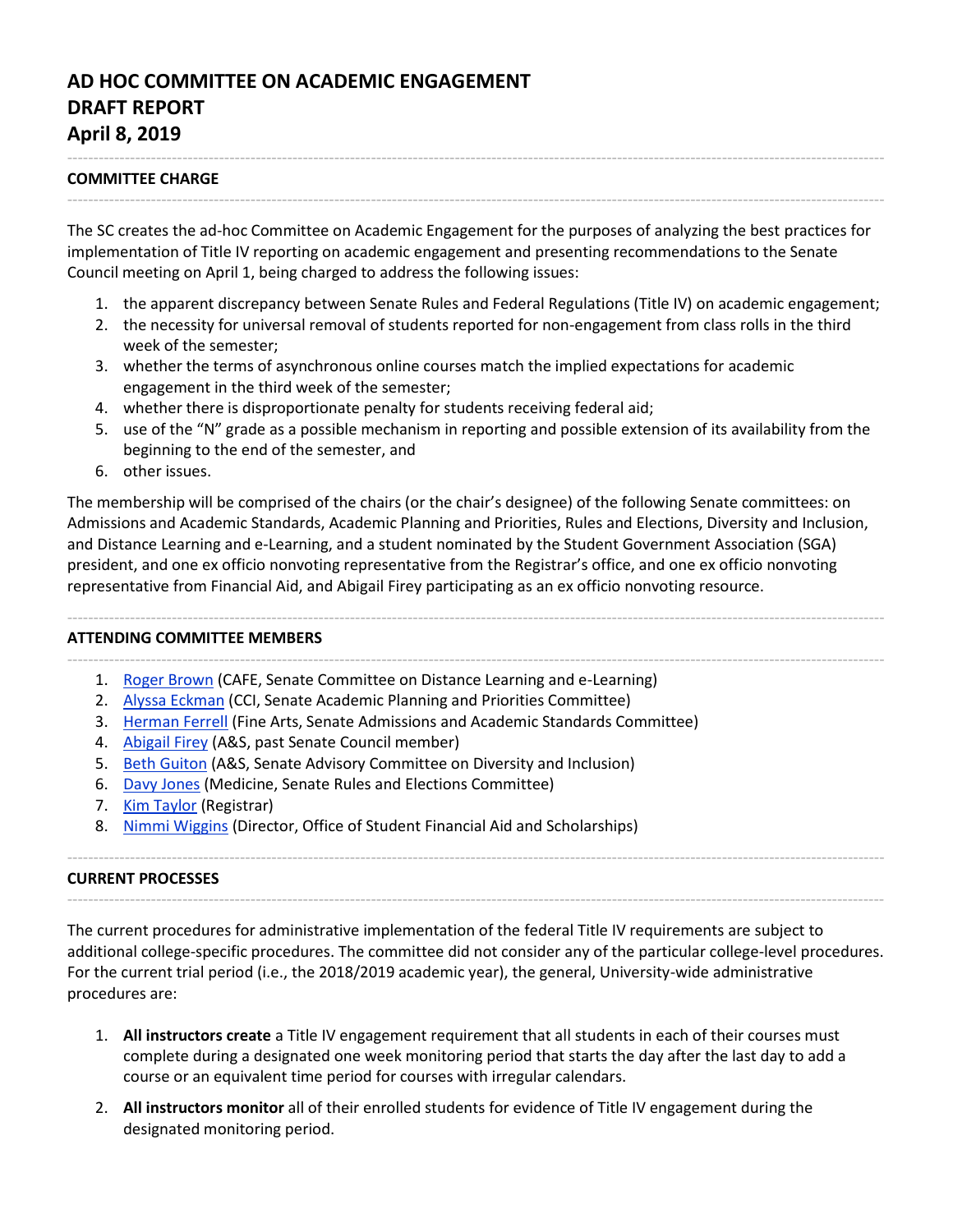- 3. During a one week period immediately following the designated monitoring period or an equivalent time period for courses with irregular calendars, **all instructors report** via the MyUK faculty webpage all students who did not satisfy the Title IV engagement requirement. The reporting portal is currently similar to but different than the portal used for reporting midterm and final grades. The reporting requires **instructors to log** on to MyUK, **instructors navigate** to the course roll for each course, and **instructors click** once on each student in the course who was not engaged or once to indicate all students in the course were engaged.
- 4. As soon as an instructor submits a report indicating that a student was not engaged as required during the designated monitoring period, the **Registrar sends an email** to the student, the course instructor, and the student's academic advisor notifying them of the student's "not engaged" status in a course.
- 5. Forty-eight (48) hours after a student has been reported as not engaged in a course and if the Registrar receives no email to correct the report, the **Registrar removes** the reported student from the course roll without regard to whether the student was receiving any federal financial aid (i.e., "self-pay" students and federal financial aid recipients alike).
- 6. Upon removal of a student who was not engaged in a course, the **Registrar adjusts** each student's tuition bill as appropriate, and the Director of the **Financial Aid Office adjusts** the student's financial aid award as appropriate.
- 7. If students are removed from courses by mistake, course **instructors email** the Registrar about the error, and the **Registrar re-enrolls** those students in the courses they were removed from by mistake.

------------------------------------------------------------------------------------------------------------------------------------------------------------

#### ------------------------------------------------------------------------------------------------------------------------------------------------------------ **IMPACT OF CURRENT ADMINISTRATIVE PROCEDURES (2018/2019)**

## (PENDING)

- 1. Total enrollees (approximately) who were reported
- 2. Total number of individual class sections requested to complete reports (i.e., number of classes reported on)
- 3. Number of class sections that did not report as required (i.e., no report)
- 4. Number of students that were removed from courses
- 5. Number of students that needed to be re-enrolled in courses due to incorrect removal

#### **RECOMMENDATIONS**

The [Ad Hoc Committee on Academic Engagement](https://sites.google.com/a/g.uky.edu/titleiv/home) met five times between February 2, 2019 to March 29, 2019. The committee makes 16 recommendations related to 11 different concerns:

------------------------------------------------------------------------------------------------------------------------------------------------------------

------------------------------------------------------------------------------------------------------------------------------------------------------------

- 1. Need to Clarify Data Integrity Expectations and Responsibilities
- 2. Need for a New Senate Rule
- 3. Need for All Instructors to Implement an Early Engagement Requirement
- 4. Need to Implement Early Engagement Requirement Fairly and Without Discrimination
- 5. Need to Create Model Syllabus Language
- 6. Need to Address Academic Calendar Issues
- 7. Need to Clarify that Implementation of the Early Engagement Requirement is Academic Policy
- 8. Need to Improve Email to Students Notifying Them of Imminent Removal from a Course
- 9. Need to Minimize Cost of Early Engagement Policies
- 10. Need to Engage Help from Academic Advisors
- 11. Need to Create New Grade Option to Report Early Engagement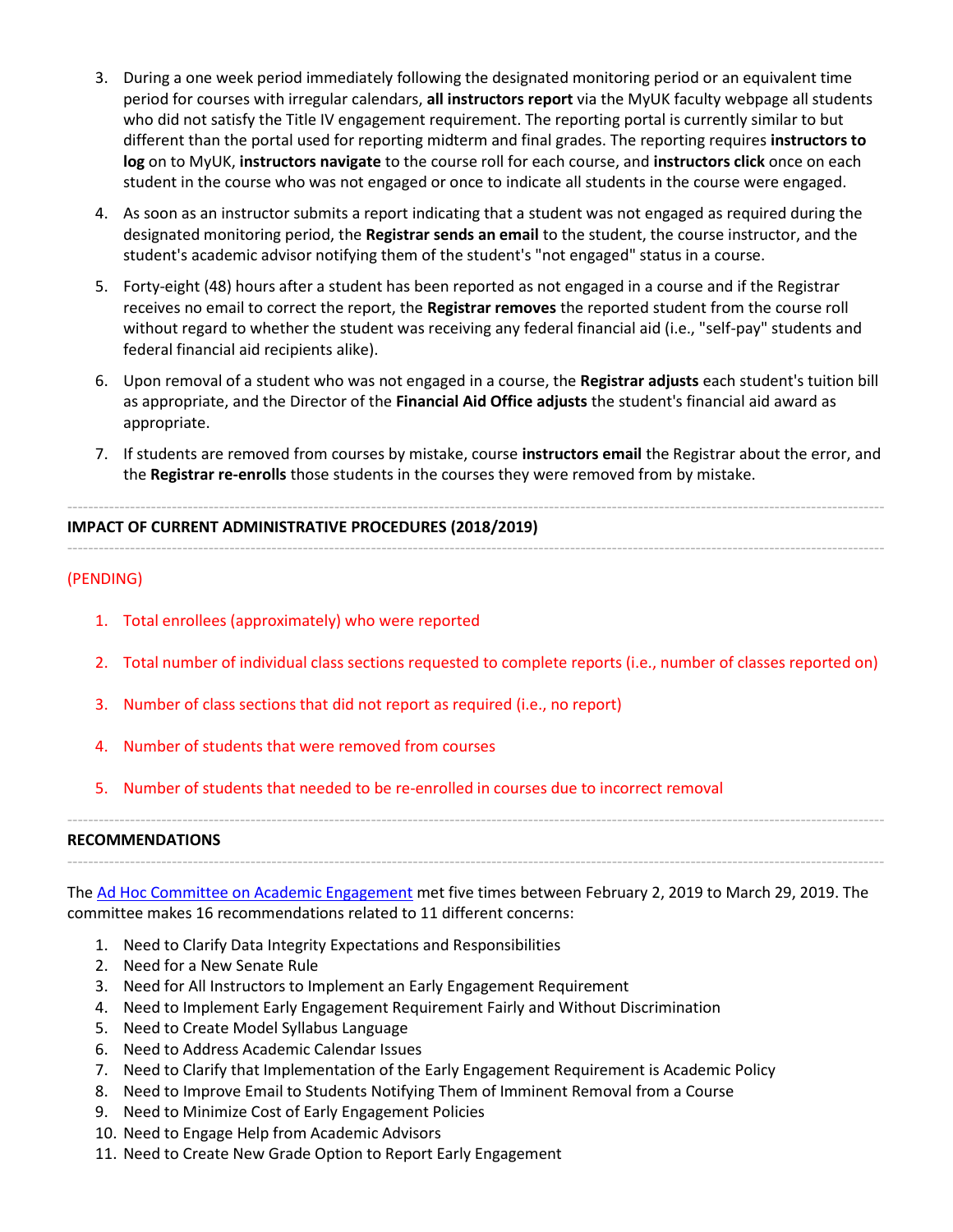#### ------------------------------------------------------------------------------------------------------------------------------------------------------------ **CONCERN 1: Need to Clarify Data Integrity Expectations and Responsibilities**

Data quality is a function of the effort given to gather and manage the data. Production of higher quality data requires more effort. It is not clear what the University's data integrity standards are under Title IV or what penalties instructors face if they cause data gathering or management errors. As a result, instructors do not know how much effort they should expend—and how much effort planning allowance (i.e., DOE) if any they should negotiate—to gather and manage data as expected under Title IV requirements.

------------------------------------------------------------------------------------------------------------------------------------------------------------

At the May 14, 2018 Senate Council [meeting,](https://www.uky.edu/universitysenate/council/2018-05-14) the Provost stated, "If UK were audited and discovered to not be completely in compliance with the federal requirements, it could cost the University millions of dollars in fines." This statement suggests that the data quality expectations could be very high and penalties for individual instructors could be very severe. A zero-tolerance policy for Title IV reporting errors would demand proportionately more effort by instructors.

The committee noted anecdotal instances where seemingly minor data mismanagement in other university settings have resulted in unexpected penalties (e.g., patient charting errors caused the federal government to be charged several hundred dollars by mistake prompting the University to initiate tenure revocation hearings).

Faculty members require clarity on how to view the Title IV monitoring and reporting requirements in light of, for instance:

## *[KRS 164.230](https://apps.legislature.ky.gov/law/statutes/statute.aspx?id=4223) Removal of Professors, Officers and Employees*

*The board of trustees has full power to suspend or remove any of the officers, teachers, professors or agents that it is authorized to appoint, but no president, professor or teacher shall be removed except for incompetency, neglect of or refusal to perform his duty, or for immoral conduct. A president, professor or teacher shall not be removed until after ten (10) days' notice in writing, stating the nature of the charges preferred, and after an opportunity has been given him to make defense before the board by counsel or otherwise and to introduce testimony which shall be heard and determined by the board.*

#### and in light of:

## *[GR XIV.B.15](http://www.uky.edu/regs/sites/www.uky.edu.regs/files/files/gr/gr14.pdf) Compliance Responsibilities*

*University Members*

*b. University Members University members shall take appropriate measures to prevent, detect, and report compliance violations or suspected violations. University members shall, acting in good faith, report suspected compliance violations through the standard chain of command, through one's supervisor, or, if not appropriate because of that individual's potential involvement, to a higher level of management, to Human Resources, to a compliance officer or to the University Ethics Committee. (See AR 1:7) It is the responsibility of all University members to know and abide by rules, laws, regulations, contracts and University policies and procedures that are applicable to the work or activity undertaken, including, but not limited to the following:*

- *Federal laws, regulations, and policies;*
- *Kentucky Revised Statutes (KRS) and Kentucky Administrative Regulations (KAR);*
- *University and unit-level policies and procedures including, but not limited to the Governing Regulations (GR), Administrative Regulations (AR), Human Resources Policy and Procedures (HRP&P), Business Procedures Manual (BPM), and Rules of the University Senate;*
- *Contract, grant, and donor stipulations; and*
- *Accreditation requirements.*

**Recommendation 1**: UK administration should clarify what are its data integrity expectations and what are the penalties, if any, if individual instructors do not or mistakenly report Title IV data.

------------------------------------------------------------------------------------------------------------------------------------------------------------

------------------------------------------------------------------------------------------------------------------------------------------------------------

## **CONCERN 2: Need for a New Senate Rule**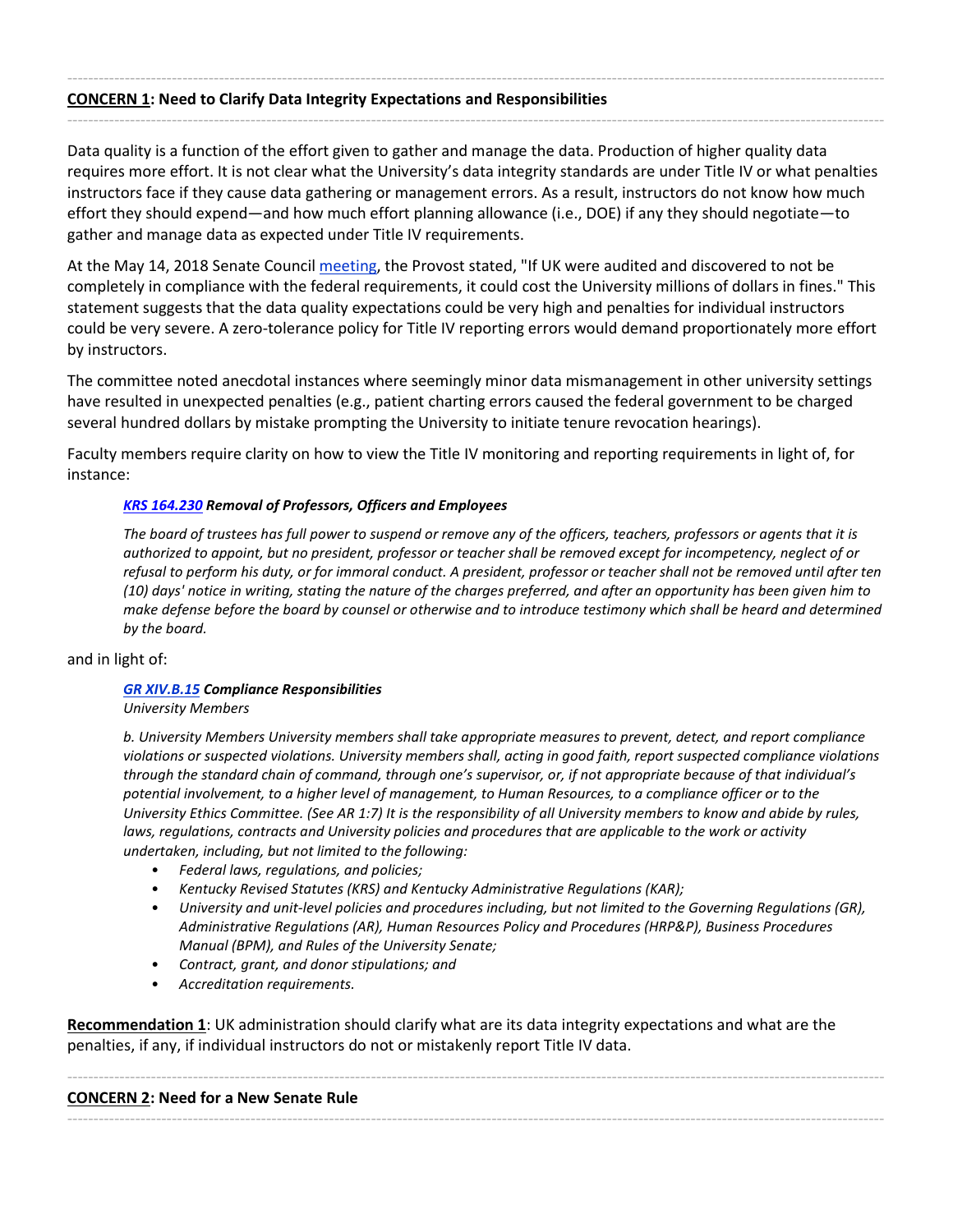At the May 14, 2018 Senate Council [meeting,](https://www.uky.edu/universitysenate/council/2018-05-14) the question arose whether the proposed Title IV implementation plan required changing the Senate Rules and the "Vice Chair commented that as she saw the situation, no changes to Senate Rule would be needed." Our committee disagrees.

Senate Rules do not define the word "attendance." However, the Senate Rules do define the word "absence" as a "failure to participate in a required interaction at or by a specified date and time" ( $\text{SR } 9.1$ ). The committee infers from the Senate definition of "absence"  $(SR 9.1)$  $(SR 9.1)$  $(SR 9.1)$  that the word "attendance" means 'participation in a required interaction at or by a specified date and time'. The Senate defines "absence" as a "failure to participate in a required interaction at or by a specified date and time" where "required interactions" are "are interactions that, if not completed at or by their specified date and time, would penalize a student in a course." The committee believes that the implied Senate definition of "attendance" is essentially equivalent to the Title IV definition of required engagement in an academic activity [\(here\)](https://drive.google.com/file/d/10GV7JjaseIZQFNVSUAplxbUcG8kldXoF/view?usp=sharing).

While [SR 5.2.4.1](https://drive.google.com/file/d/17bD4JARoUv47pnqhJBZFmCnNTaUoQV2Q/view?usp=sharing) says that "[e]ach instructor shall determine his/her policy regarding... attendance in class...", this grant of freedom to instructors to determine their course attendance policies is absolute. One of the 10 functions of the University Senate unde[r GR IV.C.1](https://www.uky.edu/regs/sites/www.uky.edu.regs/files/files/gr/gr4.pdf) is to "[d]etermine the broad academic policies of the University, including the similar academic policies that may be made necessary by governmental or accreditation agencies, and make rules to implement these policies." The Senate Rules must bow to governmental or accreditation agency requirements, but the Senate gets to determine how that occurs. In like fashion, instructor freedom to set attendance policies in individual courses is limited by decisions by higher level faculty bodies, including rules approved by unit faculty, college faculty, or the University Senate.

The committee concludes that the current Title IV implementation plan requires all instructors to require attendance, and therefore a Senate Rule is needed to except from the general freedom granted in SR 5.2.4.1 the specific attendance requirements under Title IV.

**Recommendation 2**: Create a new Senate Rule that implements or otherwise satisfies the Title IV early engagement requirements.

------------------------------------------------------------------------------------------------------------------------------------------------------------

------------------------------------------------------------------------------------------------------------------------------------------------------------

**CONCERN 3: Need for All Instructors to Implement an Early Engagement Requirement**

As noted above, Senate Rules do not define the word "attendance," but it may be inferred from the Senate definition of "absence" ([SR 9.1\)](https://drive.google.com/file/d/1U6PdWB5ea47d4wtXN9E3t_MI2G5Zhffj/view?usp=sharing) that the word "attendance" means 'participation in a required interaction at or by a specified date and time'. The Senate defines "absence" as a "failure to participate in a required interaction at or by a specified date and time" where "required interactions" are "are interactions that, if not completed at or by their specified date and time, would penalize a student in a course." The committee believes that the implied Senate definition of "attendance" is essentially equivalent to the Title IV definition of required engagement in an academic activity [\(here\)](https://drive.google.com/file/d/10GV7JjaseIZQFNVSUAplxbUcG8kldXoF/view?usp=sharing).

Given this equivalency and given the Title IV requirement, it follows that all instructors must now require attendance, in the above meaning.

If attendance is required in a course, Senate Rules say that course policies associated with those attendance requirements must be included in the syllabus according to  $SR$  5.2.4.1 (i.e., course policies regarding attendance in class "shall be presented in writing to each class at its first or second meeting").

Recommendation 3: Add to the Senate "[Required Components of Course Syllabi](https://www.uky.edu/universitysenate/required-components-course-syllabi)" website a requirement that syllabi must state an attendance policy that incorporates at minimum the early engagement requirement (Title IV).

------------------------------------------------------------------------------------------------------------------------------------------------------------ **CONCERN 4: Need to Implement Early Engagement Requirement Fairly and Without Discrimination**

The committee considered four fairness issues.

One, it might be unfair for the University to remove a student (e.g., a "self-pay" student) from a course if there is no mandated reasons (e.g., if the student does not receive federal financial aid and does not therefore fall under the

------------------------------------------------------------------------------------------------------------------------------------------------------------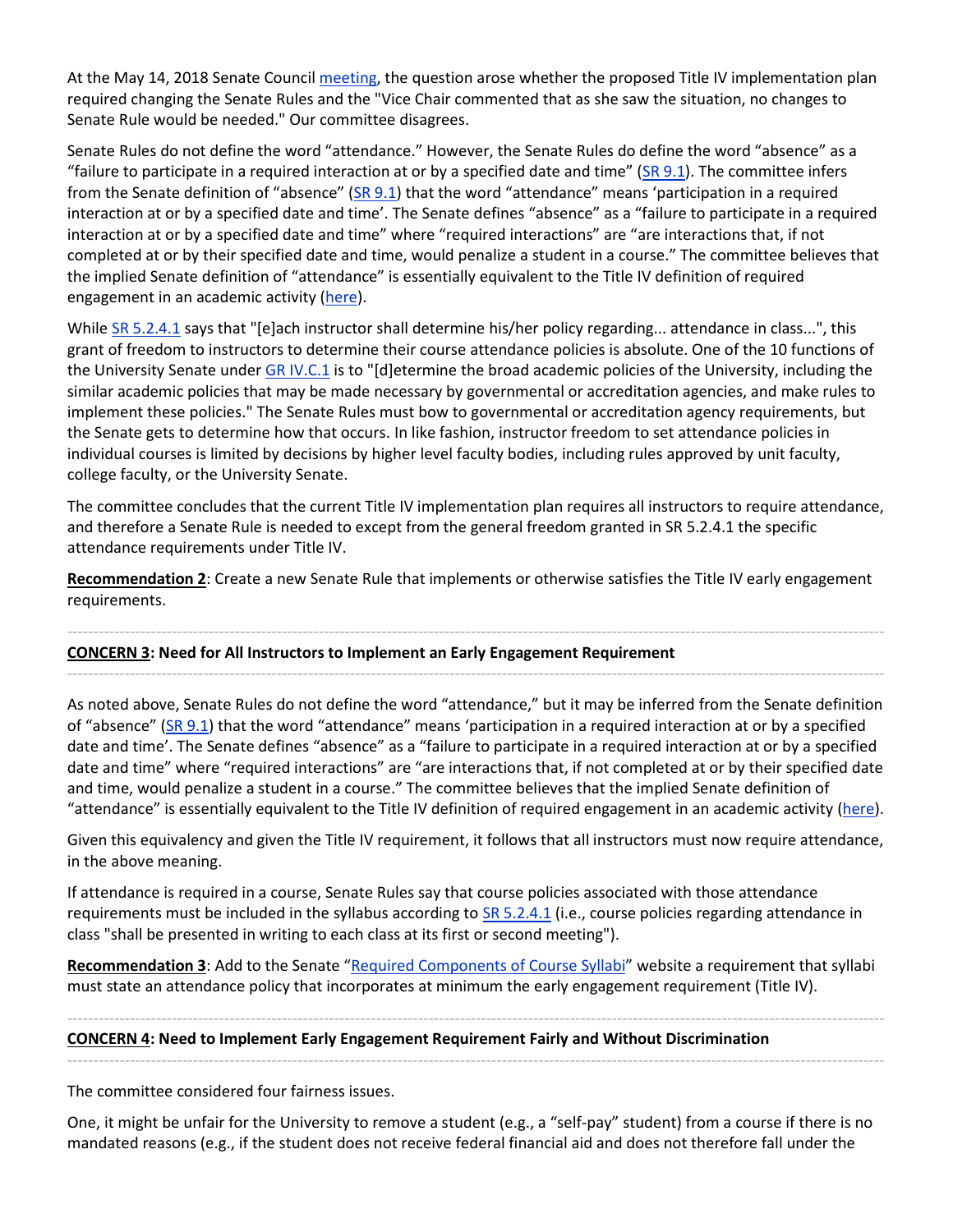Title IV attendance monitoring requirements). So, maybe self-pay students should be treated differently than students receiving federal financial aid. This rationale favors monitoring only current financial aid recipients.

Two, it might be unfair for the University not to remove a student from a course if the student shows no signs of attending that course (e.g., a student may have mistakenly enrolled in a course and continued enrollment in that course may result in unnecessary tuition charges and/or negative grade consequences that could have been avoided). So, maybe self-pay students should benefit from corrective actions under Title IV the same as students receiving federal financial aid. This rationale favors monitoring all students.

Three, it might be unfair not to document and report attendance of all students (including "self-pay" students) since many students elect to apply for federal financial aid mid-semester for their current semester course load. If attendance cannot be confirmed for a student's current courses, that student would not be eligible for federal financial aid for that semester. This rationale favors monitoring all students.

Four, it might be unfair for the University to remove from courses only those students who by choice or necessity receive federal financial aid (i.e., students who are likely more financially disadvantaged). This rationale favors monitoring all students.

**Recommendation 4**: The committee recommends for fairness and other reasons that all students should be monitored and data reported for all students not just those students for whom Title IV monitoring is most immediately required.

The committee also considered the advantages of characterizing the requirement as an "early engagement requirement" rather than merely as a Title IV requirement. A general early engagement requirement would likely shutter potential claims from some students (e.g., "self-pay" students) that they were inappropriately removed from a course when Title IV did not specifically apply to them. An "early engagement requirement" can fairly apply to everyone. The committee noted that pedagogical research seems to suggest a strong positive correlation between student engagement in their courses and student learning, student satisfaction, etc. (e.g., George D. Kuh, "What [Student Affairs Professionals Need to Know About Student Engagement"](https://muse.jhu.edu/article/364960/summary), *Journal of College Student Development*, 2009).

Additionally, committee members agreed that it would be best to characterize the requirement as an early engagement requirement in part to increase buy in from instructors and signal to students that UK values academic engagement. The early engagement requirement makes students accountable as well. This approach appears to be one originally endorsed/proposed by the Provost as well at the May 14, 2018 Senate Council meeting.

**Recommendation 5**: The committee recommends that the new Senate Rule generalize the requirement as an "early engagement requirement" and that the Senate Council point to research supporting the same rather than identifying this merely as a Title IV requirement.

------------------------------------------------------------------------------------------------------------------------------------------------------------

------------------------------------------------------------------------------------------------------------------------------------------------------------

## **CONCERN 5: Need to Create Model Syllabus Language**

The committee noted that instructors have many ways to comply with the Title IV early engagement requirements, but a sample of those possibilities could be useful to include in this committee's report. Model syllabus language describing assignments and attendance requirements could be shared on the Senate Council website (e.g., under the syllabi guidelines page). For example:

*Early Engagement Requirement. The instructor of this course believes that early and frequent engagement in the course is critical for student success. Evidence shows that students earn better grades and report more satisfaction when they engage more often with the course content, with their fellow students, and with their instructor. In this course, many kinds of engagement occur via Canvas. To support student success and to comply with certain federal guidelines, all students in this course are required to complete a course survey on Canvas no later than 5:00PM on Wednesday, January 23, 2019. This assignment is worth zero points. However, if you do not complete this assignment by the due date and time, you will be dropped from the course.*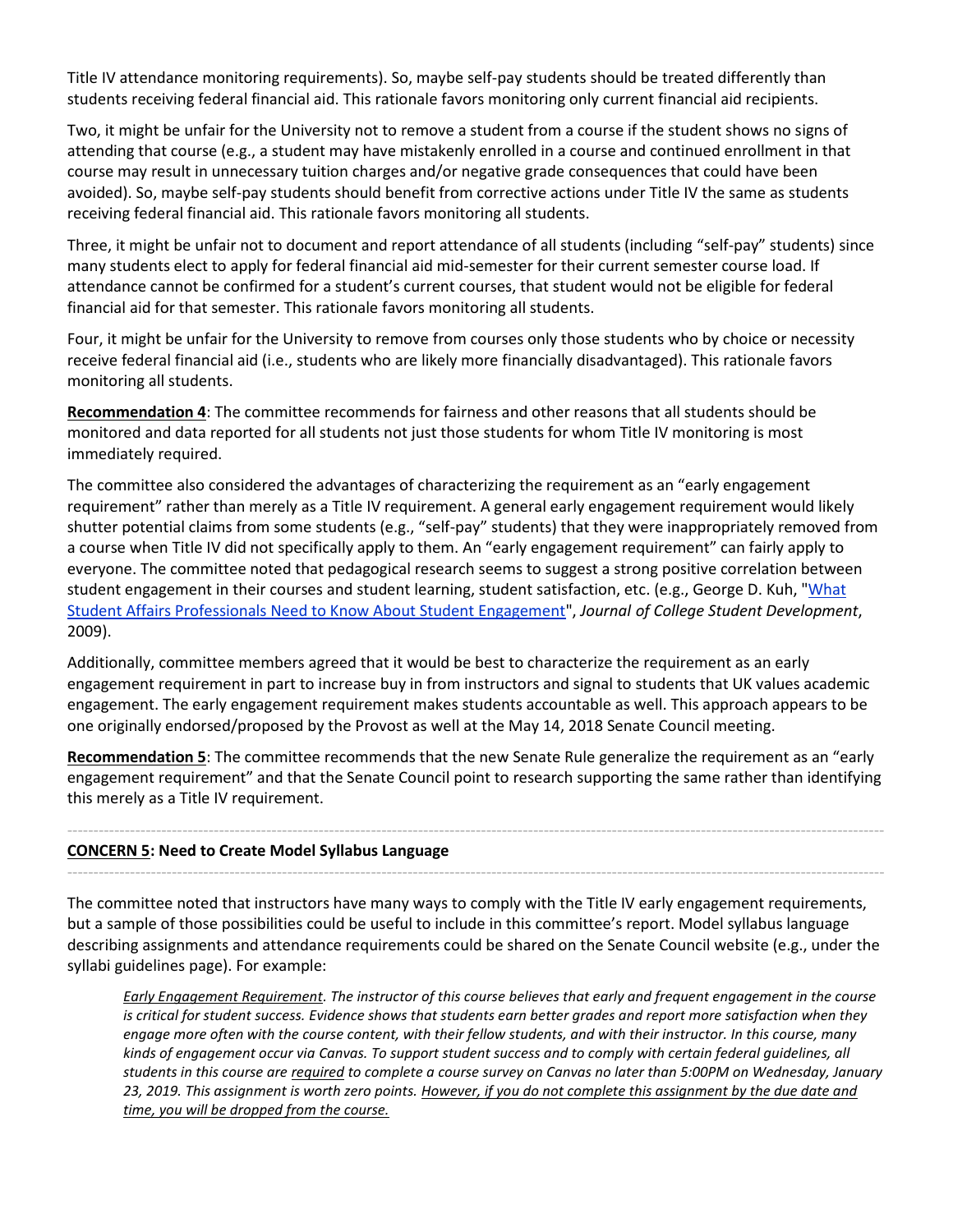**Recommendation 6**: Gather and publish on the Senate Council website example options of model syllabus language for how instructors might satisfy the Title IV early engagement requirement and describe the associated attendance policy in the syllabus.

------------------------------------------------------------------------------------------------------------------------------------------------------------

------------------------------------------------------------------------------------------------------------------------------------------------------------

## **CONCERN 6: Need to Address Academic Calendar Issues**

The committee considered how clearly the Title IV monitoring and reporting times would map onto the great variety of courses schedules. In addition to standard fall and spring term course, there are also part-of-term courses, asynchronous online courses, and summer term courses that have different start/end dates. Kim clarified that every course has a designated calendar in MyUK under the "Faculty Services" tab.

| Roger Brown<br><b>Faculty Services</b><br><b>Employee Self Service</b><br><b>Student Services</b><br><b>Student Administration</b><br><b>Enterprise Services</b><br>my UK<br>Faculty Services Overview   Grading   UK Alert   Student Alert   ecrt Payroll Confirmation   Effort Planning   Class Rolls   Digital Measures<br>I History<br>Class Rolls<br>Menu -<br>COURSE SEARCH i.e.BIO, BIO 103 or BIO 103<br><b>SEARCH</b><br>Selected term: Fall Semester 2019 (CHANGE) -<br>AEC 305<br>FOOD & AGRICULTURAL MARKETING PRINCIPLES<br>$Print -$<br>Section 002<br>Export section to Excel<br>3.0 Credits<br>Does not include photos<br>W 3:00 pm - 5:30 pm   Agricultural Science Building North Rm.N12 LEC<br>Roger M Brown<br>0 Enrolled<br>Windows<br><b>Attendance Verification</b><br>There are no students in this section<br>9/10/2019 - 9/16/2019<br><b>Midterm Grading</b><br>10/14/2019 - 10/25/2019<br><b>Final Grading</b><br>12/9/2019 - 12/23/2019<br>Deadlines<br>Add Course<br>9/3/2019<br><b>Change Grading Option</b><br>9/16/2019<br>Drop Course Without W<br>9/16/2019<br>Drop Course With W | https://myuk.uky.edu/irj/portal<br>C |  | $\odot$<br>rb<br>- 2<br>Ŷ |
|---------------------------------------------------------------------------------------------------------------------------------------------------------------------------------------------------------------------------------------------------------------------------------------------------------------------------------------------------------------------------------------------------------------------------------------------------------------------------------------------------------------------------------------------------------------------------------------------------------------------------------------------------------------------------------------------------------------------------------------------------------------------------------------------------------------------------------------------------------------------------------------------------------------------------------------------------------------------------------------------------------------------------------------------------------------------------------------------------------------------|--------------------------------------|--|---------------------------|
|                                                                                                                                                                                                                                                                                                                                                                                                                                                                                                                                                                                                                                                                                                                                                                                                                                                                                                                                                                                                                                                                                                                     |                                      |  | EPP07                     |
|                                                                                                                                                                                                                                                                                                                                                                                                                                                                                                                                                                                                                                                                                                                                                                                                                                                                                                                                                                                                                                                                                                                     |                                      |  | Log Off                   |
|                                                                                                                                                                                                                                                                                                                                                                                                                                                                                                                                                                                                                                                                                                                                                                                                                                                                                                                                                                                                                                                                                                                     | Launch Pad                           |  |                           |
|                                                                                                                                                                                                                                                                                                                                                                                                                                                                                                                                                                                                                                                                                                                                                                                                                                                                                                                                                                                                                                                                                                                     |                                      |  | Back Forward E            |
|                                                                                                                                                                                                                                                                                                                                                                                                                                                                                                                                                                                                                                                                                                                                                                                                                                                                                                                                                                                                                                                                                                                     |                                      |  |                           |
|                                                                                                                                                                                                                                                                                                                                                                                                                                                                                                                                                                                                                                                                                                                                                                                                                                                                                                                                                                                                                                                                                                                     |                                      |  |                           |
|                                                                                                                                                                                                                                                                                                                                                                                                                                                                                                                                                                                                                                                                                                                                                                                                                                                                                                                                                                                                                                                                                                                     |                                      |  |                           |
|                                                                                                                                                                                                                                                                                                                                                                                                                                                                                                                                                                                                                                                                                                                                                                                                                                                                                                                                                                                                                                                                                                                     |                                      |  |                           |
|                                                                                                                                                                                                                                                                                                                                                                                                                                                                                                                                                                                                                                                                                                                                                                                                                                                                                                                                                                                                                                                                                                                     |                                      |  |                           |
|                                                                                                                                                                                                                                                                                                                                                                                                                                                                                                                                                                                                                                                                                                                                                                                                                                                                                                                                                                                                                                                                                                                     |                                      |  |                           |
|                                                                                                                                                                                                                                                                                                                                                                                                                                                                                                                                                                                                                                                                                                                                                                                                                                                                                                                                                                                                                                                                                                                     |                                      |  |                           |
|                                                                                                                                                                                                                                                                                                                                                                                                                                                                                                                                                                                                                                                                                                                                                                                                                                                                                                                                                                                                                                                                                                                     |                                      |  |                           |
|                                                                                                                                                                                                                                                                                                                                                                                                                                                                                                                                                                                                                                                                                                                                                                                                                                                                                                                                                                                                                                                                                                                     |                                      |  |                           |
|                                                                                                                                                                                                                                                                                                                                                                                                                                                                                                                                                                                                                                                                                                                                                                                                                                                                                                                                                                                                                                                                                                                     |                                      |  |                           |
|                                                                                                                                                                                                                                                                                                                                                                                                                                                                                                                                                                                                                                                                                                                                                                                                                                                                                                                                                                                                                                                                                                                     |                                      |  |                           |
|                                                                                                                                                                                                                                                                                                                                                                                                                                                                                                                                                                                                                                                                                                                                                                                                                                                                                                                                                                                                                                                                                                                     |                                      |  |                           |
|                                                                                                                                                                                                                                                                                                                                                                                                                                                                                                                                                                                                                                                                                                                                                                                                                                                                                                                                                                                                                                                                                                                     |                                      |  |                           |
|                                                                                                                                                                                                                                                                                                                                                                                                                                                                                                                                                                                                                                                                                                                                                                                                                                                                                                                                                                                                                                                                                                                     |                                      |  |                           |
|                                                                                                                                                                                                                                                                                                                                                                                                                                                                                                                                                                                                                                                                                                                                                                                                                                                                                                                                                                                                                                                                                                                     |                                      |  |                           |
|                                                                                                                                                                                                                                                                                                                                                                                                                                                                                                                                                                                                                                                                                                                                                                                                                                                                                                                                                                                                                                                                                                                     |                                      |  |                           |
|                                                                                                                                                                                                                                                                                                                                                                                                                                                                                                                                                                                                                                                                                                                                                                                                                                                                                                                                                                                                                                                                                                                     |                                      |  |                           |
|                                                                                                                                                                                                                                                                                                                                                                                                                                                                                                                                                                                                                                                                                                                                                                                                                                                                                                                                                                                                                                                                                                                     |                                      |  |                           |
|                                                                                                                                                                                                                                                                                                                                                                                                                                                                                                                                                                                                                                                                                                                                                                                                                                                                                                                                                                                                                                                                                                                     |                                      |  |                           |
|                                                                                                                                                                                                                                                                                                                                                                                                                                                                                                                                                                                                                                                                                                                                                                                                                                                                                                                                                                                                                                                                                                                     |                                      |  |                           |
|                                                                                                                                                                                                                                                                                                                                                                                                                                                                                                                                                                                                                                                                                                                                                                                                                                                                                                                                                                                                                                                                                                                     |                                      |  | 11/6/2019                 |

For standard courses in the fall and spring terms, these dates are also identified in the regular academic calendar for those terms on the UK Registrar's website. Committee members also noted that Canvas shells are also created for each course at UK, providing familiar and official ways for instructors to assign and assess students' early engagement in any course.

The committee noted that correspondence courses have highly flexible start dates and may return to UK as course options. Nimmi clarified that such courses are not eligible for Federal Financial Aid until after a student completes such a course. Therefore, the Title IV academic engagement requirement does not apply to or is inherently satisfied in the case of correspondence courses.

However, the committee recognizes that missing from these calendar dates are the reporting periods. For the standard fall/spring terms, the monitoring period officially begins just after the "Last day to add a class" and runs for one week. Technically, students may be monitored for early engagement beginning on the "First day of classes" except that the period must also include a required engagement activity and additional monitoring during the designated monitoring period. There is nothing explicit in the University calendar that indicates when the designated monitoring and reporting periods start and end.

**Recommendation 7**: Include in the academic calendar for each course on MyUK and in the standard fall and spring term calendars on the UK Registrar's website specific dates for both the "Monitoring" and "Reporting" periods.

**Recommendation 8**: Raise awareness among instructors that the course-specific calendar dates are available on the UK Registrar's website and in MyUK.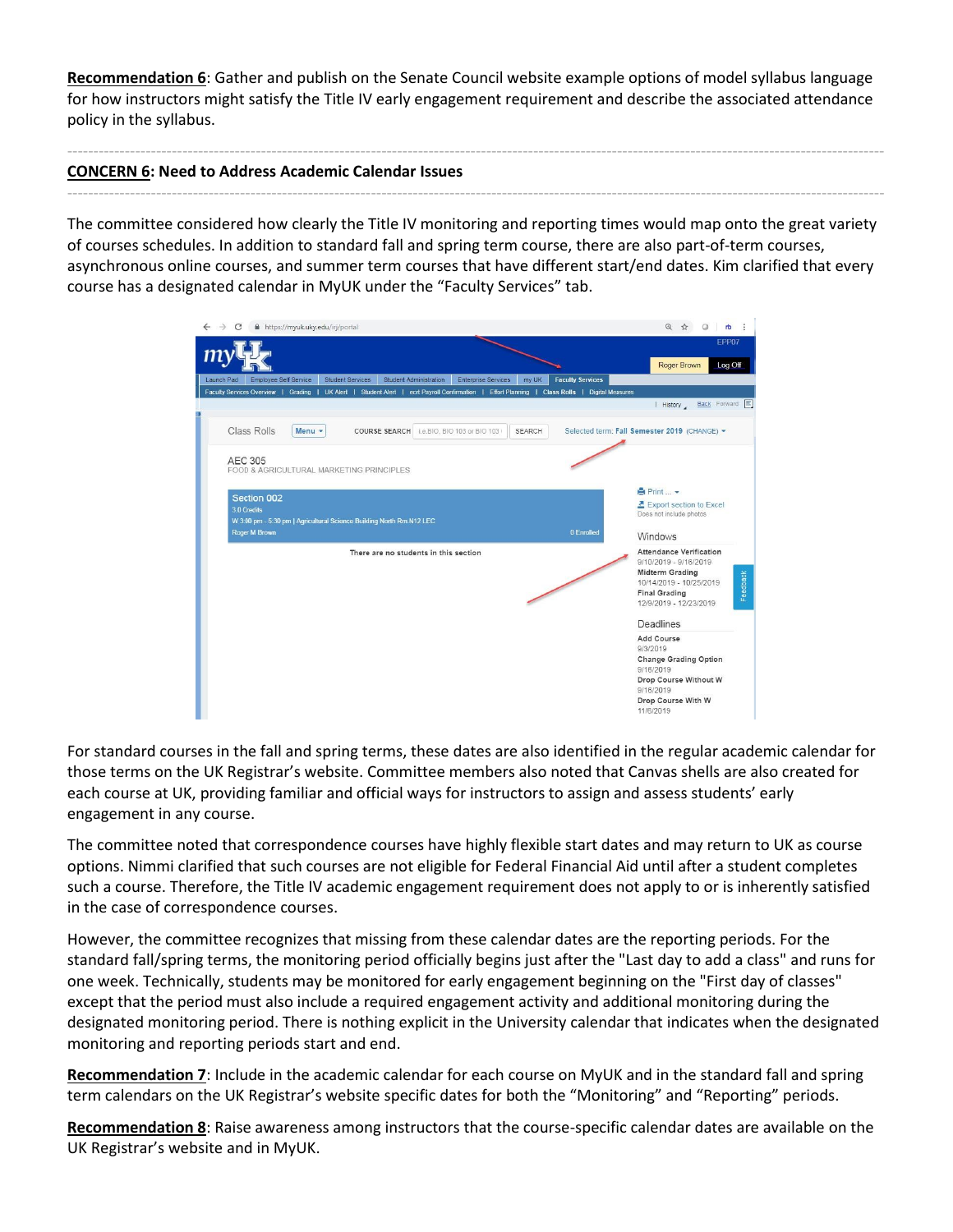The UK Registrar's academic calendar is growing in the number of items it includes that require action by students and instructors.

**Recommendation 9:** Distinguish in the UK Registrar's academic calendar those items that require instructor action versus those items that require student action.

## ------------------------------------------------------------------------------------------------------------------------------------------------------------ **CONCERN 7: Need to Clarify that Implementation of the Early Engagement Requirement is Academic Policy**

Individual faculty members, subject to higher level faculty voting bodies (e.g., unit faculty, college faculty councils, the University Senate, etc.), control academic policy. The Title IV requirements and any similar early engagement requirements are academic policies. The 2018/2019 trial administrative implementation of the Title IV monitoring/reporting requirements (see [May 14, 2018](https://www.uky.edu/universitysenate/council/2018-05-14) Senate Council meeting minutes) may have left uncertain the role of the college faculty bodies.

------------------------------------------------------------------------------------------------------------------------------------------------------------

**Recommendation 10**: Clarify with the University administration that the Title IV or similar early engagement policies are academic policies and, as such, shall be designed and implemented only with the approval of the corresponding faculty body.

------------------------------------------------------------------------------------------------------------------------------------------------------------

------------------------------------------------------------------------------------------------------------------------------------------------------------

## **CONCERN 8: Need to Improve Email to Students Notifying Them of Imminent Removal from a Course**

Many students do not read all of their emails. As such, it will be beneficial to make important emails about removal from a course easier for students to recognize.

**Recommendation 11**: Personalize the warning email that goes to students about their pending removal from a course (e.g., using Salesforce with "Dear [name of student]" rather than "Dear Student").

Students may read their emails and may understand that their removal from a course is imminent due to their nonengagement, but these students may also have reasons other than mere neglect for not being engaged (e.g., shortterm financial barriers). Many support resources exist on campus to help students.

**Recommendation 12**: Identify and reference support resources, including the student's academic advisor and course instructor, in the email that goes to students about their pending removal from a course (e.g., "If financial barriers are keeping you from participating in this course as prescribed, please let your academic advisor and course instructor know.").

------------------------------------------------------------------------------------------------------------------------------------------------------------

------------------------------------------------------------------------------------------------------------------------------------------------------------

## **CONCERN 9: Need to Minimize Cost of Early Engagement Policies**

The cost of attending UK is a major expense for students and includes tuition, housing, board, and textbooks. Even with financial assistance, many students struggle to manage their personal finances on a month-to-month and dayto-day basis. Some early engagement policies may require expenditures that students are not prepared to make (e.g., an assignment that requires purchase of an online textbook).

**Recommendation 13**: Instructors should be aware of costs associated with their choice of early engagement policies and not impose on students early engagement policies that are unnecessarily costly if equivalent but less costly alternatives exist (e.g., an assignment that require purchase of an online textbook).

------------------------------------------------------------------------------------------------------------------------------------------------------------

------------------------------------------------------------------------------------------------------------------------------------------------------------

**CONCERN 10: Need to Engage Help of Academic Advisors**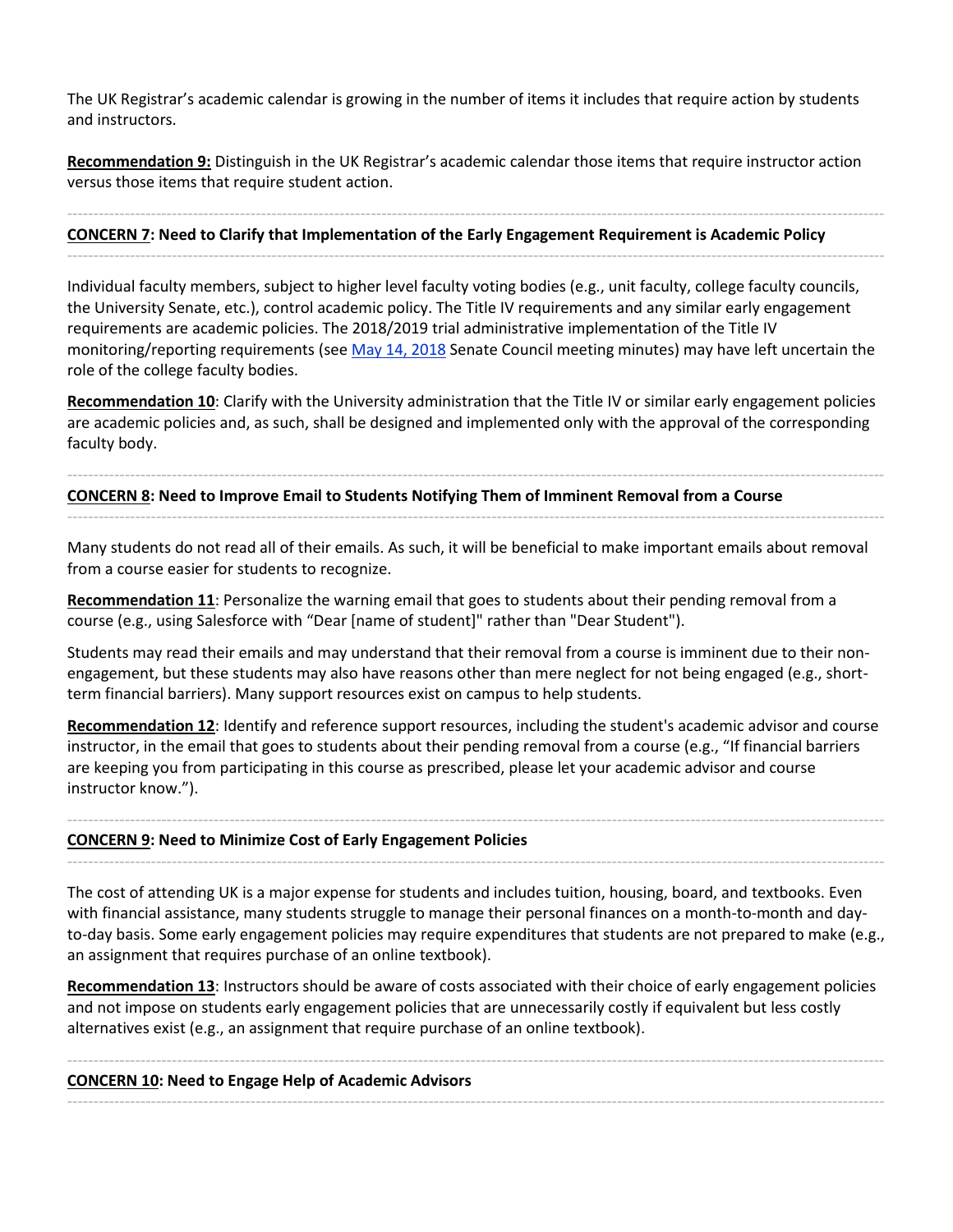The requirement to monitor and report students and remove them from courses when they are not engaged early the term is a new academic policy. Additional efforts are needed to educate and inform students about this requirement and its consequences.

**Recommendation 14**: Academic advisors should be better informed about this new academic policy (e.g., through UK's independent [Advising Network\)](https://www.uky.edu/advisors/node/2061), and academic advisors should be encouraged to communicate with their advisees about this new policy during their regular advising meetings.

------------------------------------------------------------------------------------------------------------------------------------------------------------

------------------------------------------------------------------------------------------------------------------------------------------------------------

## **CONCERN 11: Need to Create New Grade Option to Report Early Engagement**

The committee discussed using the "N" grade (for "Never Attended") for reporting student completion of the early engagement requirement. While that particular grade rejected, the committee identified many advantages of merging the early engagement requirement with the existing grade reporting processes and with the overall concept of a "grade" rather than an additional non-grade "report".

Students and instructors are already familiar with the current grade reporting system on MyUK and with where midterm grades appear online.

**Recommendation 15**: Set up the early engagement requirement as an additional grade reporting option in MyUK (other than "Midterm" grade and "Final Grade"). Call this grade the "Engagement Grade". Report the engagement grade ("Engaged" or "Not Engaged") online in every place where midterm grades are currently reported. (Note: Midterm grades do not appear on students' transcripts.) When instructors access the grade reporting system online to report engagement grades for their students, auto-populate all fields for all students with the "Engaged" grade option; this will only require instructors to change the grade to "Not Engaged" for a minority of students. The grade reporting option in MyUK would open for instructors when appropriate (i.e., the two week period immediately following the last day to add a course), and instructors could use the existing "change grade" feature to make changes to students' engagement grade within the 48-hour period of time following their initial report. After 48 hours, the Registrar will continue to remove "Not Engaged" students from the course roll, and so instructors will not see removed students in the grade system. After this 48-hour window, instructors would need to email the Registrar to change a "Not Engaged" grade to "Engaged" and to re-enroll a student in a course.

Students, academic advisors, and instructors are already familiar with the "[Academic Alert](https://www.uky.edu/studentacademicsupport/ACT-alert)" system. Students, academic advisors, and other student support service groups should know when a student has not engaged in a course early in the term and, thus, that the student is scheduled to be removed from the course in 48 hours. If an academic advisor knows, for example, that a student is in the hospital, the advisor could, upon being alerted, inform the students' instructors that the student is not engaged in the course for a reason that qualifies as a Universityapproved absence and that the student should not be reported as "Not Engaged".

**Recommendation 16**: As soon as practical (e.g., immediately) after an instructor submits a grade report showing that a student is "Not Engaged", send an automatic "Academic Alert" notifying the default persons (e.g., the student, the student's academic advisor, and others). Inquire from other campus student support groups (e.g., [UK CARES\)](http://www.uky.edu/cares/) if they wish to receive these automatic notices and, if so, arrange for them to receive them as well.

\*\*\*\*\*\*\*\*\*\*\*\*\*\*\*\*\*\*\*\*\*\*\*\*\*\*\*\*\*\*

------------------------------------------------------------------------------------------------------------------------------------------------------------

------------------------------------------------------------------------------------------------------------------------------------------------------------

**APPENDIX A: Example Language to Communicate with Instructors about the Early Engagement Requirement**

*It is the intention of the university to implement Title IV in such a way as to use the federally mandated reporting requirement as an opportunity to identify all students in need of early intervention and support, and direct them towards university resources aimed to initiate and enable rapid engagement. As such, UK sees early engagement reporting as an essential strategy to empower all students most in need of university resources and support, to achieve academic success. Early engagement reporting has been designed to impose the minimum in administrative burden on faculty*